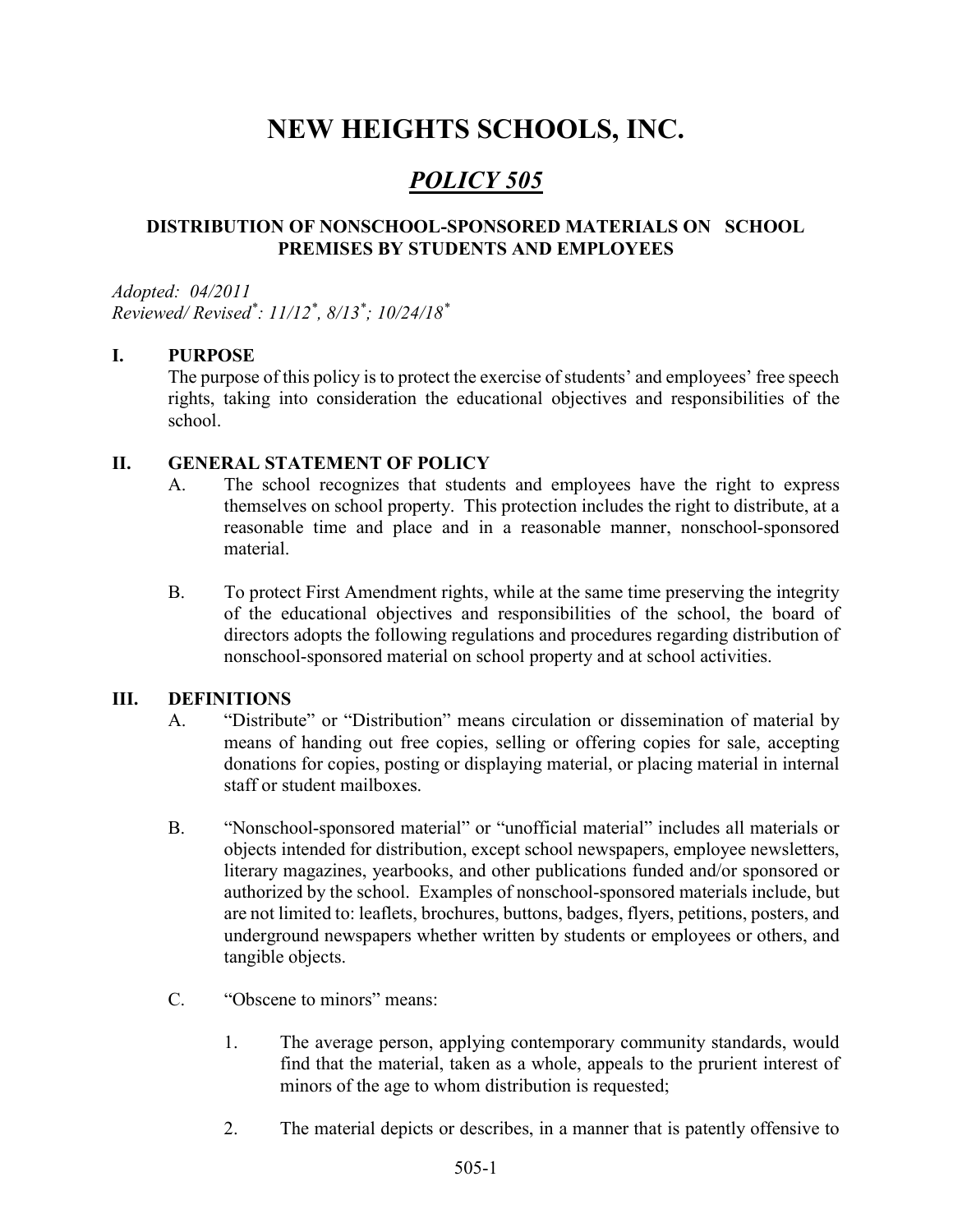prevailing standards in the adult community concerning how such conduct should be presented to minors of the age to whom distribution is requested, sexual conduct such as intimate sexual acts (normal or perverted), masturbation, excretory functions, or lewd exhibition of the genitals; and

- 3. The material, taken as a whole, lacks serious literary, artistic, political, or scientific value for minors.
- D. "Minor" means any person under the age of eighteen (18).
- E. "Material and substantial disruption" of a normal school activity means:
	- 1. Where the normal school activity is an educational program of the school for which student attendance is compulsory, "material and substantial disruption" is defined as any disruption which interferes with or impedes the implementation of that program.
	- 2. Where the normal school activity is voluntary in nature (including, without limitation, school athletic events, school plays and concerts, and lunch periods) "material and substantial disruption" is defined as student rioting, unlawful seizures of property, conduct inappropriate to the event, participation in a school boycott, demonstration, sit-in, stand-in, walk-out, or other related forms of activity.
	- 3. There must exist specific facts upon which the likelihood of disruption can be forecast, including past experience in the school, current events influencing student activities and behavior, and instances of actual or threatened disruption relating to the written material in question.
- F. "School activities" means any activity sponsored by the school including, but not limited to, classroom work, library activities, physical education classes, official assemblies and other similar gatherings, school athletic contests, band concerts, school plays and other theatrical productions, and in-school lunch periods.
- G. "Libelous" is a false and unprivileged statement about a specific individual that tends to harm the individual's reputation or to lower that individual in the esteem of the community.

#### IV. GUIDELINES

- A. Students and employees of the school have the right to distribute, at reasonable times and places as set forth in this policy, and in a reasonable manner, nonschoolsponsored material.
- B. Requests for distribution of nonschool-sponsored material will be reviewed by the principle on a case-by-case basis. However, distribution of the materials listed below is always prohibited. Material is prohibited that:
	- 1. is obscene to minors;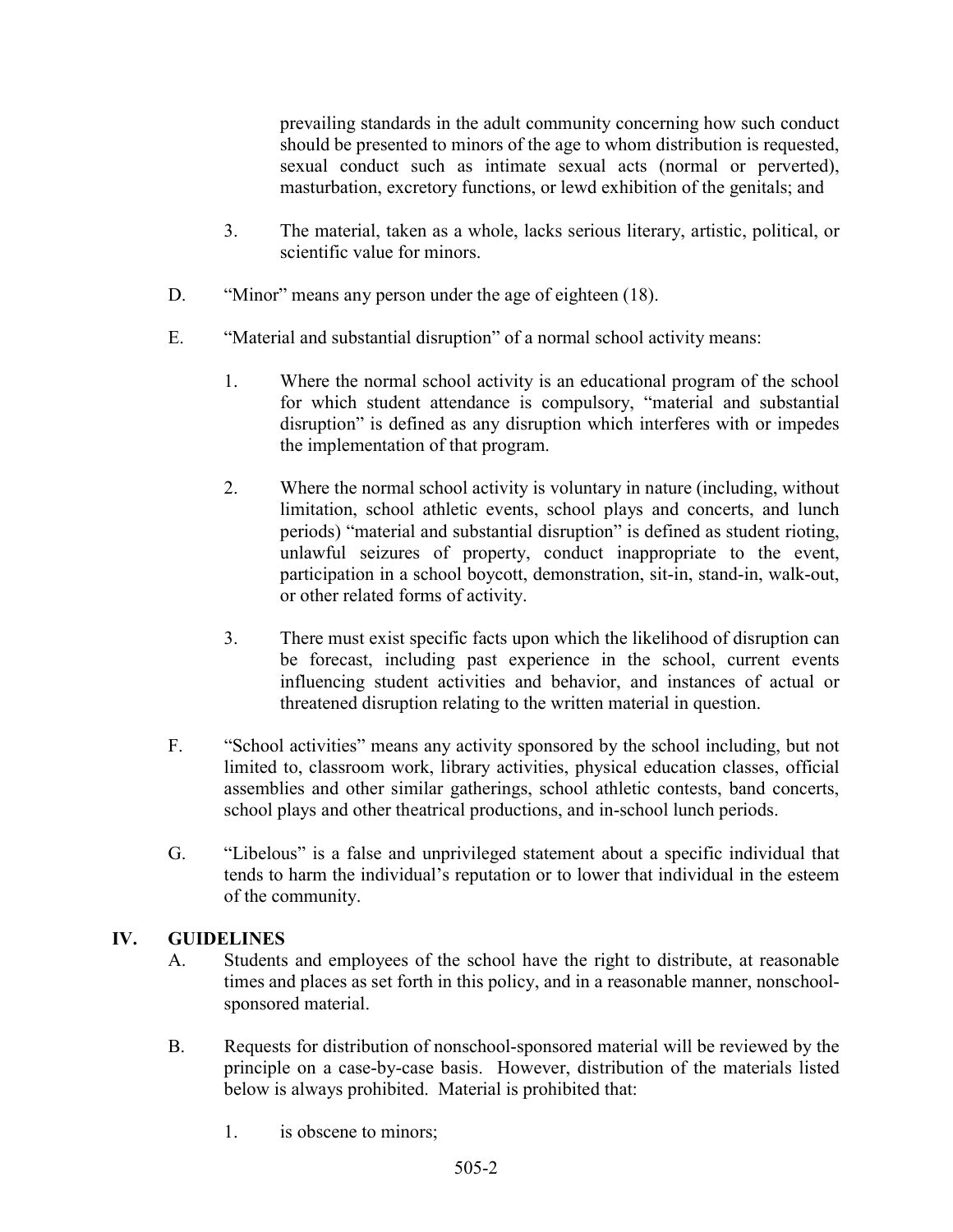- 2. is libelous or slanderous;
- 3. is pervasively indecent or vulgar or contains any indecent or vulgar language or representations, with a determination made as to the appropriateness of the material for the age level of students to which it is intended;
- 4. advertises or promotes any product or service not permitted to minors by law;
- 5. advocates violence or other illegal conduct;
- 6. constitutes insulting or fighting words, the very expression of which injures or harasses other people (e.g., threats of violence, defamation of character or of a person's race, religious, or ethnic origin);
- 7. presents a clear and present likelihood that, either because of its content or the manner of distribution, it will cause a material and substantial disruption of the proper and orderly operation and discipline of the school or school activities, will cause the commission of unlawful acts or the violation of lawful school regulations.
- C. Distribution by students and employees of nonschool-sponsored materials on school property is subject to reasonable time, place, and manner restrictions set forth below. In making decisions regarding the time, place, and manner of distribution, the principle will consider factors including, but not limited to, the following:
	- 1. whether the material is educationally related;
	- 2. the extent to which distribution is likely to cause disruption of or interference with the school's educational objectives, discipline, or school activities;
	- 3. whether the materials can be distributed from the office or other isolated location so as to minimize disruption of traffic flow in hallways;
	- 4. the quantity or size of materials to be distributed;
	- 5. whether distribution would require assignment of school staff, use of school equipment, or other resources;
	- 6. whether distribution would require that nonschool persons be present on the school grounds;
	- 7. whether the materials are a solicitation for goods or services not requested by the recipients.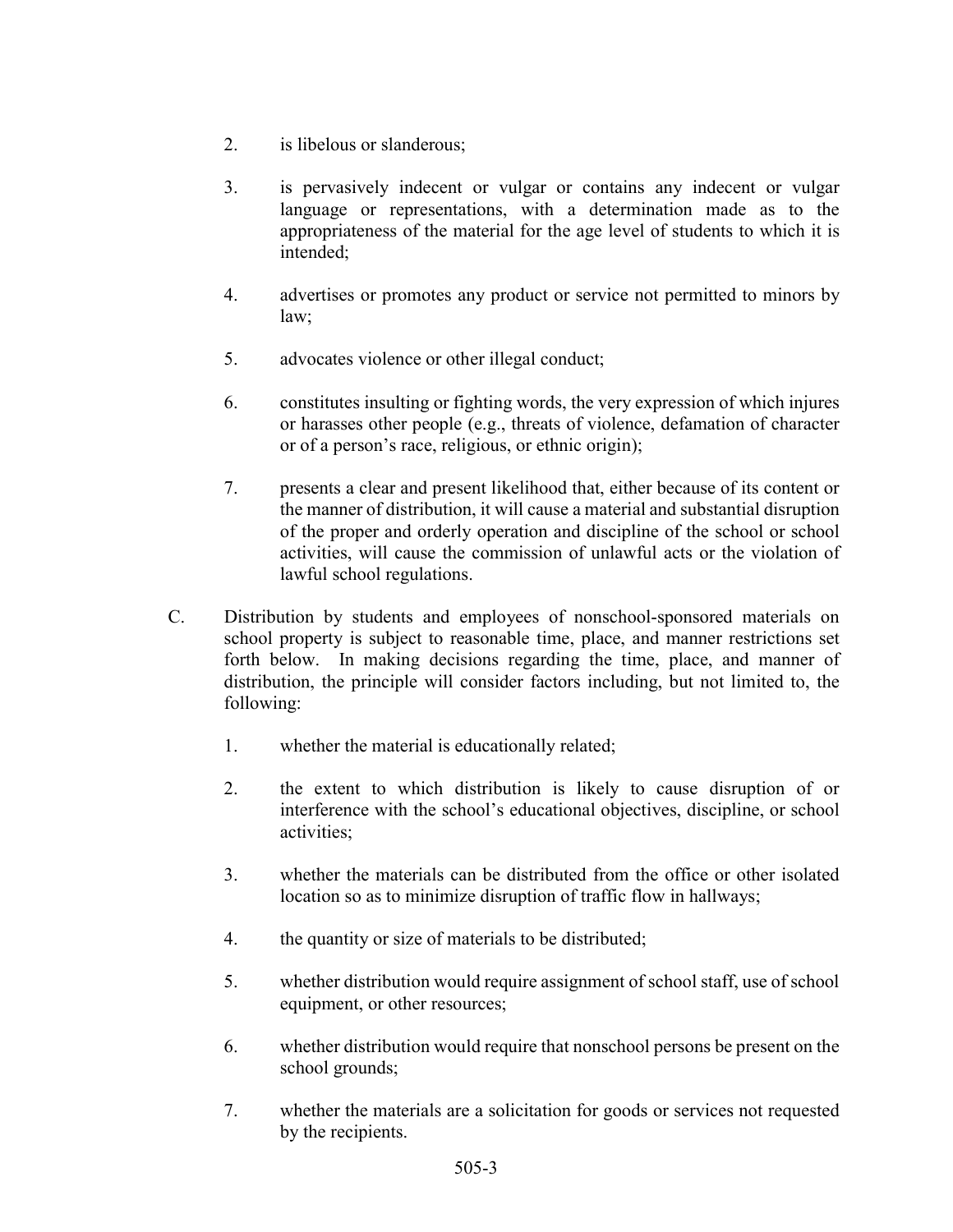### V. TIME, PLACE, AND MANNER OF DISTRIBUTION

- A. No nonschool-sponsored material shall be distributed during and at the place of a normal school activity if it is reasonably likely to cause a material and substantial disruption of that activity.
- B. Distribution of nonschool-sponsored material is prohibited when it blocks the safe flow of traffic within corridors and entrance ways of the school, and school parking lots. Distribution shall not impede entrance to or exit from school premises in any way.
- C. No one shall coerce a student or staff member to accept any publication.
- D. The time, place, and manner of distribution will be solely within the discretion of the principle, consistent with the provisions of this policy.

#### VI. PROCEDURES

- A. Any student or employee wishing to distribute (as defined in this policy) nonschoolsponsored material must first submit for approval a copy of the material to the principal at least 24 hours in advance of desired distribution time, together with the following information:
	- 1. Name and phone number of the person submitting the request and, if a student, the room number of his or her first-period class.
	- 2. Date(s) and time(s) of day intended for distribution.
	- 3. Location where material will be distributed.
	- 4. If intended for students, the grade(s) of students to whom the distribution is intended.
- B. Within one school day, the principal will review the request and render a decision. In the event that permission to distribute the material is denied or limited, the person submitting the request should be informed in writing of the reasons for the denial or limitation.
- C. If the person submitting the request does not receive a response within one school day, the person shall contact the office to verify that the lack of response was not due to an inability to locate the person.
- D. If the person is dissatisfied with the decision of the principal, the person may submit a written request for appeal to the president of the board of directors. If the person does not receive a response within three (3) school days (not counting Saturdays, Sundays, and holidays) of submitting the appeal, the person shall contact the president of the board of directors to verify that the lack of response is not due to an inability to locate the person.